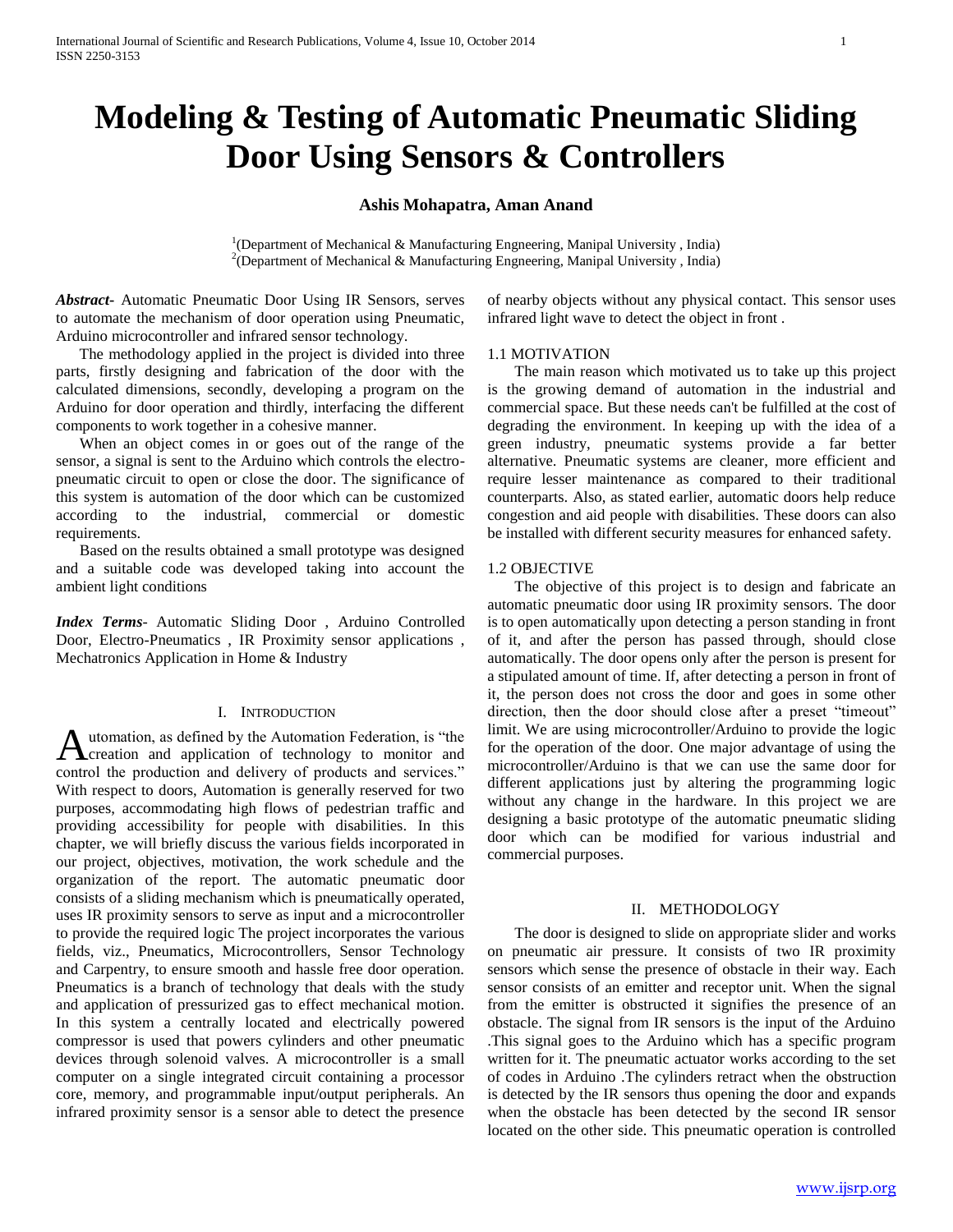by suitable electro-pneumatic circuit. The 2nd IR sensor is installed at the other end of the door. It senses whether the object which came in through the door has passed out of it successfully .This signal is sent to the Arduino and it has set of codes to control this operation.

# 2.1. MAKING OF THE SLIDING DOOR

# 2.1.1. WOODEN FRAME

 The wooden frames are made up six different wood pieces which are initially cut into approximate length and planned to get a smooth and parallel surface. The four pieces are joined in such a way that it forms a rectangular shape in order to accommodate two doors. Two more pieces of wood are used as stand so that the door frame can be clamped inside it and the door doesn"t topple. The four frames are joined together using four dovetail joints. Then glue and nails are used to clamp the joints together and increase the strength of the dovetail joints.

# 2.1.2 SLIDING DOOR AND GLASS SLIDING CHANNEL

 The doors are made in such a dimension that it suits the wooden frame slot. The door is made of plywood according to the required dimension. Glass sliding channels (E- channels) are fixed in the inner side of the rectangular frame using nails so that the plywood sheets can easily slide on them.



# 2.1.3. MOUNTING OF THE CYLINDER

 The door consists of a fixed part and a movable part. The pneumatic cylinder is mounted on the fixed part using bolts and nuts. The piston is clamped to the movable part using a 2 inch L clamp and using suitable dimension of nuts and bolts. By clamping this movable part of the door moves according to the movement of the piston i.e. the door closes when the piston expands and the door closes when the piston retracts.

# 2.1.4 MOUNTING OF IR PROXIMITY SENSORS

 There are two infrared sensors mounted on the both sides of the door. The sensor consists of an emitter and receptor unit. When the signal from the emitter is received by the receptor it signifies the presence of an obstacle. The signal from IR sensors is the input of the Arduino. This signal goes to the Arduino which has a specific program written for it.

### 2.1.5. DEVELOPING ALGORITHM AND CODES FOR ARDUINO

 The basic setup for the programming consists of two IR proximity sensors mounted on either side of the door.

# **fig 2.2 Schematic diagram depicting the logic of program**



- $\Box$  The sensor gives different output signals to the Arduino depending upon the presence or absence of an object, the value of which differs in different ambient light conditions.
	- $\Box$  If no object is present in front of the IR sensor then it gives a value ranging from 0-100 (subject to ambient light conditions) .When the object is detected by the IR sensors then this value increases to 250-400 (subject to ambient light conditions).
	- $\Box$  The Arduino has a condition written for values which are greater than 300 and values which are less than the 300 mark. (subject to ambient light conditions )
	- $\Box$  When there is no object present in front of the IR sensor 1 (which is mounted on the entry side of the door), a signal whose value ranges from 0 to 100 is sent to the Arduino.
	- $\Box$  When the IR sensor 1 detects an object in front of it and the object stays there for minimum of 20 milliseconds, a signal is sent to the Arduino whose value is greater than 300 (subject to ambient light conditions).
	- When a signal of value less than 300 is received by the Arduino, it generates 0V output to the relay.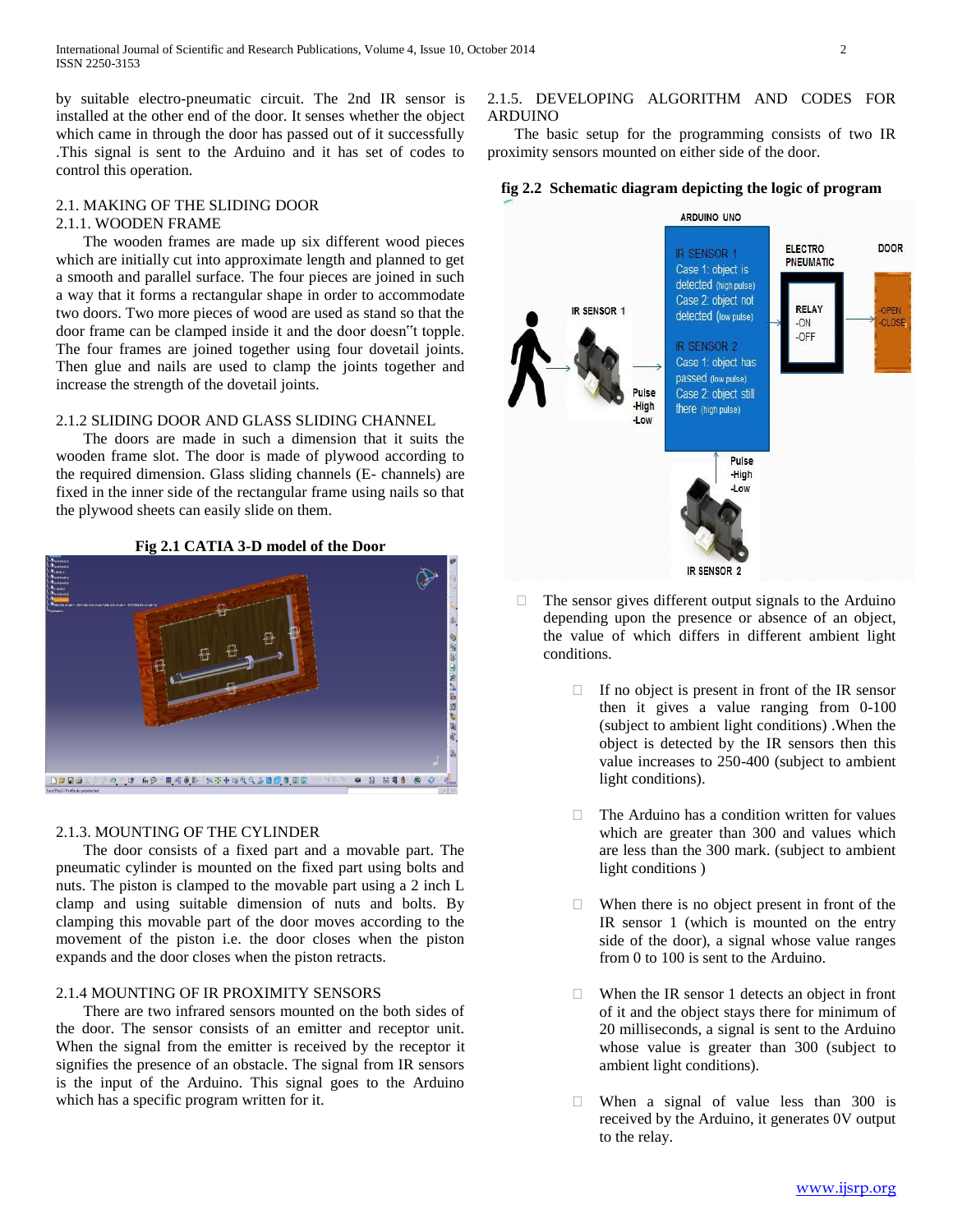| u                                                                                                                                   | When a signal of value greater than 300 is<br>received by the Arduino, it generates a 5V<br>output which is sent to the relay.                       | // Same again for the inside sensor, but with different sensitivity<br>if (innerSensor > 300) {                                                         |
|-------------------------------------------------------------------------------------------------------------------------------------|------------------------------------------------------------------------------------------------------------------------------------------------------|---------------------------------------------------------------------------------------------------------------------------------------------------------|
|                                                                                                                                     |                                                                                                                                                      | $countIn++;$                                                                                                                                            |
| $\Box$                                                                                                                              | A 5 V output by the Arduino actuates the<br>solenoid which in turn causes the piston of the<br>cylinder, thereby opening the door.                   | if (countIn > 20) { inSense=1;<br>}                                                                                                                     |
| u<br>exit side of the door                                                                                                          | On the other hand a 0V output causes no<br>change in the position of the piston cylinder.<br>The same logic is applied to IR sensor 2 mounted on the | $\}$ else { countIn=0;<br>}                                                                                                                             |
|                                                                                                                                     |                                                                                                                                                      | if (timeout $> 0$ ) { timeout--;                                                                                                                        |
| 2.1.6. ARDUINO PROGRAM FOR THE ABOVE LOGIC                                                                                          |                                                                                                                                                      | $\}$                                                                                                                                                    |
| int opened=0;<br>int outerSensor=0; int innerSensor=0; int countIn=0;                                                               |                                                                                                                                                      | If the sensor is triggered for the first time, open the door<br>$\frac{1}{2}$<br>if ((outSense == 1) & & (timeout == 0))                                |
| int count $Out=0$ ; int in $Sense=0$ ; int out $Sense=0$ ; int entering=0;<br>int exiting=0; int cycleLock=0; int timeout=0;        |                                                                                                                                                      | $\{$                                                                                                                                                    |
| int delayLoop=0;                                                                                                                    |                                                                                                                                                      | $entering=1;$<br>openDoor();                                                                                                                            |
| void setup(void) { Serial.begin(9600); pinMode(2, OUTPUT);<br>OUTPUT);<br>pinMode(4,OUTPUT);<br>pinMode(3,<br>digitalWrite(4,HIGH); |                                                                                                                                                      | } else if $((inSense == 1) & (inmeout == 0))$ { exiting=1;<br>openDoor();                                                                               |
| }                                                                                                                                   |                                                                                                                                                      | $\}$                                                                                                                                                    |
| void $loop()$<br>innerSensor=analogRead(A0);<br>$\frac{1}{2}$                                                                       | Serial.println("a0");<br>Serial.println(innerSensor); //delay(1000); //Serial.println("a1");<br>Serial.println(outerSensor);                         | This one is for entering from outside to inside - wait<br>$\frac{1}{2}$<br>until the inner sensor is triggered before closing<br>if (entering $> 0$ ) { |
| $\frac{1}{2}$<br>before setting flag                                                                                                | If outer sensor detects something, wait for 20 positives                                                                                             | $entering++;$                                                                                                                                           |
| if (countOut $>$ 20) { outSense=1;<br>$\}$                                                                                          | if (outerSensor $>$ 300) { countOut++;                                                                                                               | if (inSense $= 1$ ) { closeDoor(); timeout=200; entering=0;<br>$extting=0;$<br>$\}$                                                                     |
| $\}$ else { countOut=0;                                                                                                             |                                                                                                                                                      | // Or until the timeout is reached if (entering $> 1000$ ) {                                                                                            |
| $\}$                                                                                                                                |                                                                                                                                                      | entering=0;                                                                                                                                             |
|                                                                                                                                     |                                                                                                                                                      | exiting=0;                                                                                                                                              |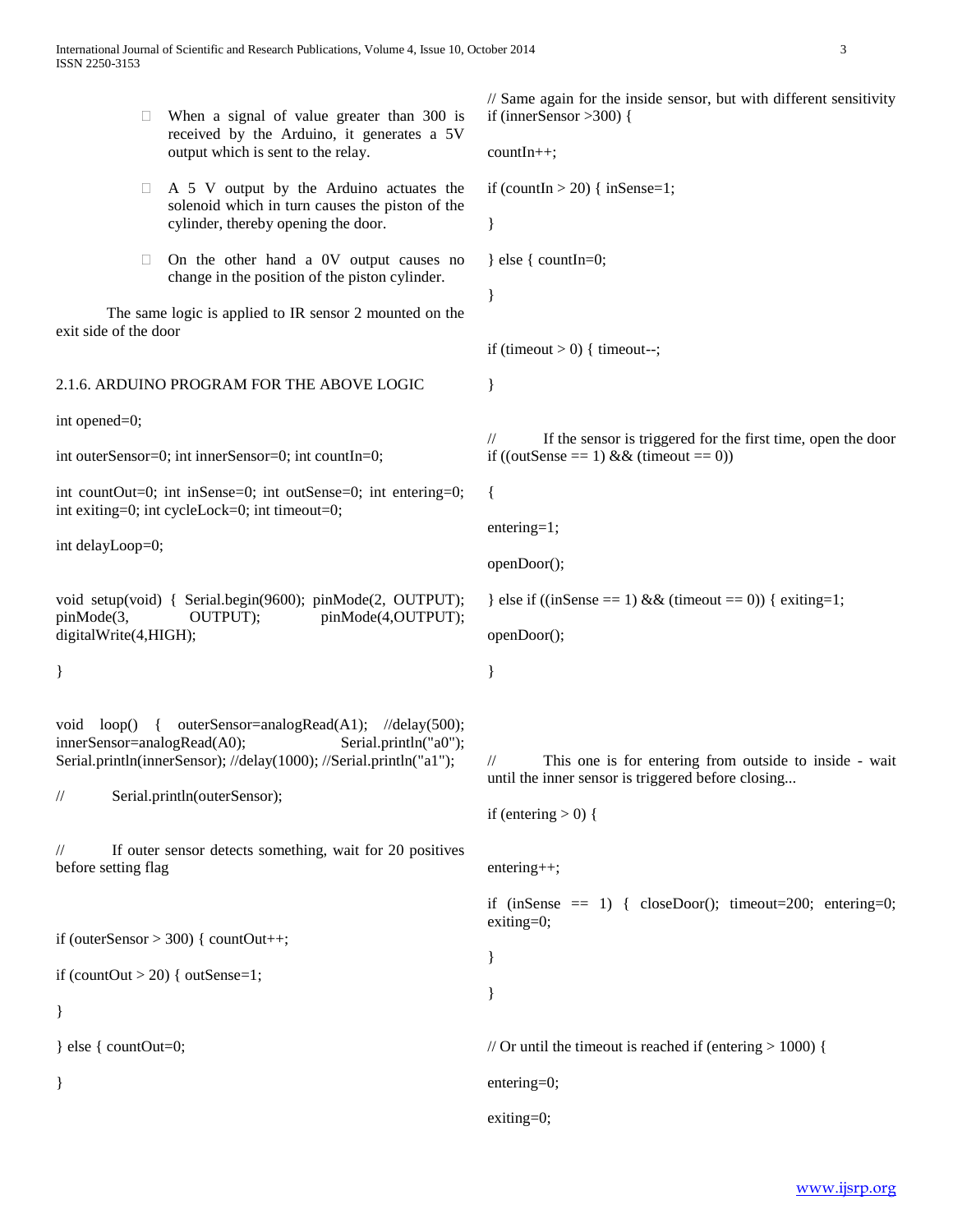International Journal of Scientific and Research Publications, Volume 4, Issue 10, October 2014 4 ISSN 2250-3153

closeDoor();

timeout=200;

}

// Same again but the other way around...

if (exiting  $> 0$ ) { exiting ++;

if (outSense  $= 1$ ) { closeDoor(); timeout=200; exiting=0; entering=0;

}

}

if (exiting  $> 1000$ ) { exiting=0; entering=0; closeDoor(); timeout=200;

}

```
inSense=0;
```
outSense=0;

}

// The open and close door routines - these trigger a relay which in turn supplies 24V to the pneumatic solenoids...timings are slightly different and tuned to the door characteristics

void openDoor() {

digitalWrite(3, HIGH); delay(1100); digitalWrite(3, LOW);

} void closeDoor() {

digitalWrite(2, HIGH); delay(750); digitalWrite(2, LOW);

}

# 2.1.7.INTERFACING ARDUINO WITH ELECTRO-PNEUMATIC SYSTEM

 Arduino is a microcontroller which generates an output of 5V dc, but the solenoid requires 24V dc to get actuated. The main challenge faced was to operate the solenoid with 5V dc supply. This was solved by using 5 pin 5V relay.

# **fig 2.3 5 pin 5V Relay** 1 з 5 2 4

 A 5 pin 5V relay is a switching device consisting of 5 pins. Pin no. 1 is connected to the 5V power supply from Arduino; pin no. 2 is connected to the ground of Arduino. Pin no. 5 is left open as it is normally closed, pin no. 5 is connected to 24V dc power supply and pin no. 3 is connected to the solenoid.

 When a 5V signal is sent from Arduino to the pin 1, an electromagnetic field is generated which attracts the contact to the pin no. 3. Thus the normally closed circuit becomes open and 24V power supply passes through the solenoid. Due to this the solenoid gets activated and further the pneumatic cylinder gets actuated.

 When a 0V signal is sent from the Arduino to the pin 1 the electromagnetic field is depleted and the contact switches from pin 3 to 5, and power supply to the solenoid is switched off.

**fig 2.4 Electrical Schematic Showing the Logic and the Components used**



# 2.1.8. JUSTIFICATION FOR THE MATERIALS USED

 Pneumatic systems provide power in a cheaper, safer, more flexible, environment friendly and more reliable way than the orthodox [electric motors](http://en.wikipedia.org/wiki/Electric_motor) and [actuators.](http://en.wikipedia.org/wiki/Actuator)

 We are designing a pneumatically operated automatic door using infrared proximity sensors as these are cheaper, responsive and have a greater range of application compared to other variety of sensors. Moreover it is cheaper and effective compared to other sensors.

 We are using Arduino to provide the logic for the operation of the door. One major advantage of using the Arduino is that we can use the same door for different applications just by altering the programming logic without any change in the hardware. Using an Arduino simplifies the amount of hardware and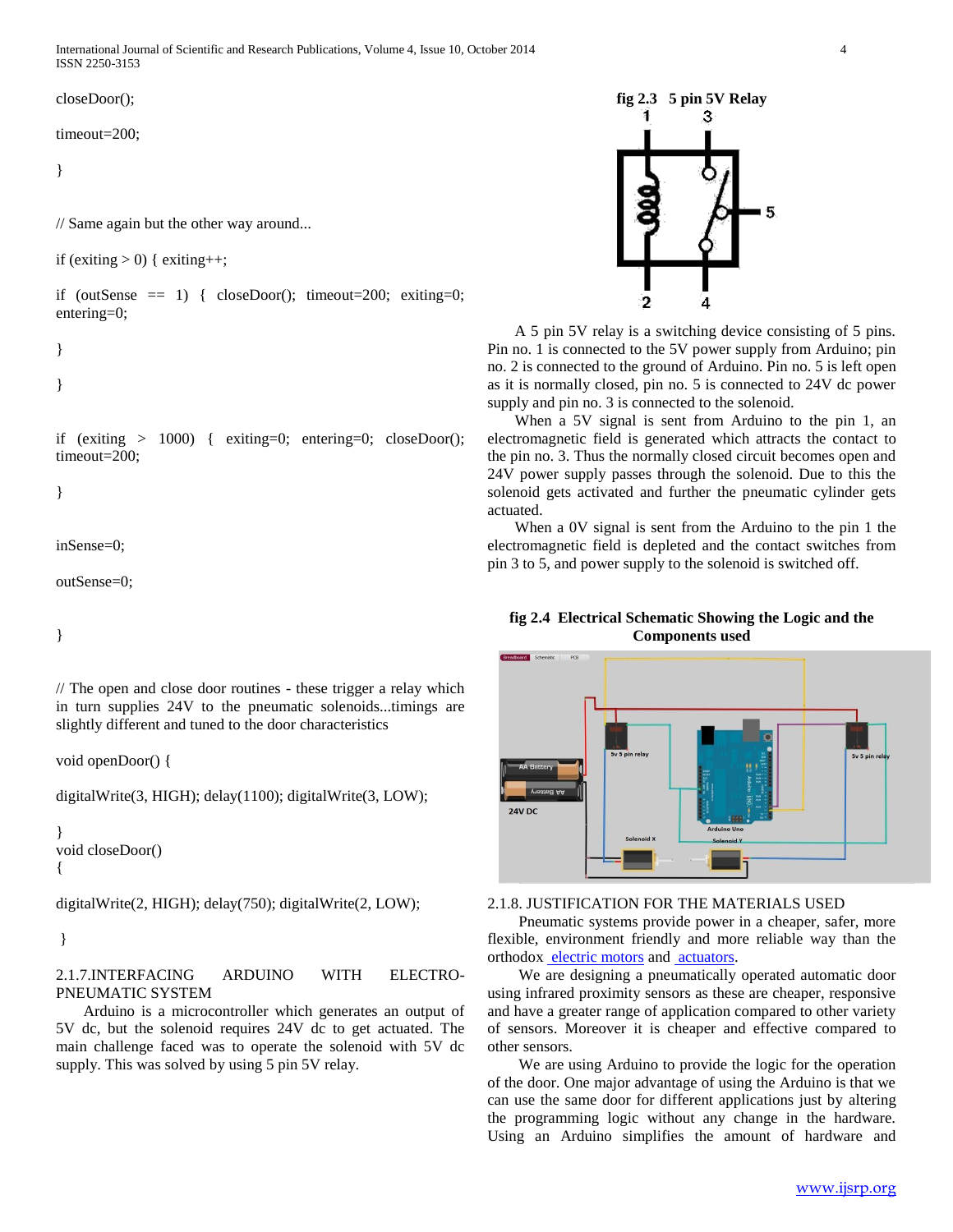software development one needs to do in order to get a system running. Using an Arduino simplifies the amount of hardware and software development you need to do in order to get a system running. On the software side, Arduino provides a number of libraries to make programming the microcontroller easier. The simplest of these are functions to control and read the I/O pins rather than having to fiddle with the bus/bit masks normally used to interface with the Atmega I/O. More useful are things such as being able to set I/O pins to PWM at a certain duty cycle using a single command or doing Serial communication.

 There is an overlapping of 10mm between the moving and the fixed panels.

### **fig 3.1 CATIA 2-D drafting of the door with dimensions**



 Interfacing was done between the Arduino and electro pneumatic components. When an object was kept in front of the IR sensor 1, the solenoid responsible for opening of door, got activated which led to actuation of the pneumatic cylinder and the door was open. Then the object was kept in front of the IR sensor 2, the solenoid responsible for closing of the door got activated and the door was closed.

 In this project we are designing a basic prototype of the automatic pneumatic sliding door which can be modified for various industrial and commercial purposes.

 We have used double acting cylinder instead of single acting cylinder. A double acting cylinder can be controlled in both extended and retracted conditions, while a single acting cylinder can be controlled in only one direction. Also, a double acting cylinder needs air supply only once to maintain its position whereas a single acting cylinder needs continuous supply of air to remain in extended mode.

 The Arduino can give only 5 V power supply, but we need 24 V power supply to activate the solenoid. For this we have used 5V 5 pin relays. By using relays we can provide 24V power supply to the solenoids indirectly.

# 2.1.9. TOOLS REQUIRED

# 2.1.9.1 MECHANICAL & PNEUMATIC TOOLS AND **COMPONENTS**

- 1. Pressure source
- 2. Pneumatic cylinder
- 3. Pneumatic compressor
- 4. 5/2 solenoid valve
- 5. Connecting pipe
- 6. Wooden reaper-planed ben teak wood
- 7. Glass sliding channels
- 8. Plywood sheets
- 9. Carpentry equipment
- 10. Drill bit

## 2.1.9.2. ELECTRICAL COMPONENTS

- 1. Arduino/ microcontroller
- 2. Two IR proximity sensors
- 3. Two 5V 5pin relay switches
- 4. Soldering equipment
- 5. Jumper wires
- 6. Single core connecting wires
- 7. 24 V dc supply
- 8. Banana pin
- 9. Bread board

### III. RESULT ANALYSIS

### 3.1 RESULT

 The door was fabricated in the carpentry workshop and was tested in the automation laboratory. The piston length of the cylinder is 160 mm. Keeping this in consideration; the following dimensions were decided for the door:

- □ Length of the frame: 500mm
- $\Box$  Height of the frame: 210mm
- Width of the frame: 60mm
- □ Length of fixed panel: 320mm
- $\Box$  Height of the fixed panel: 200mm
- □ Width of the moving panel: 4mm
- $\Box$  Length of moving panel: 160mm
- $\Box$  Height of the moving panel: 200mm
- □ Width of the moving panel: 4mm

### 3.2. READINGS

Following readings are obtained on the serial monitor

1. *Case 1*: when no object is present in front of sensor 1 and sensor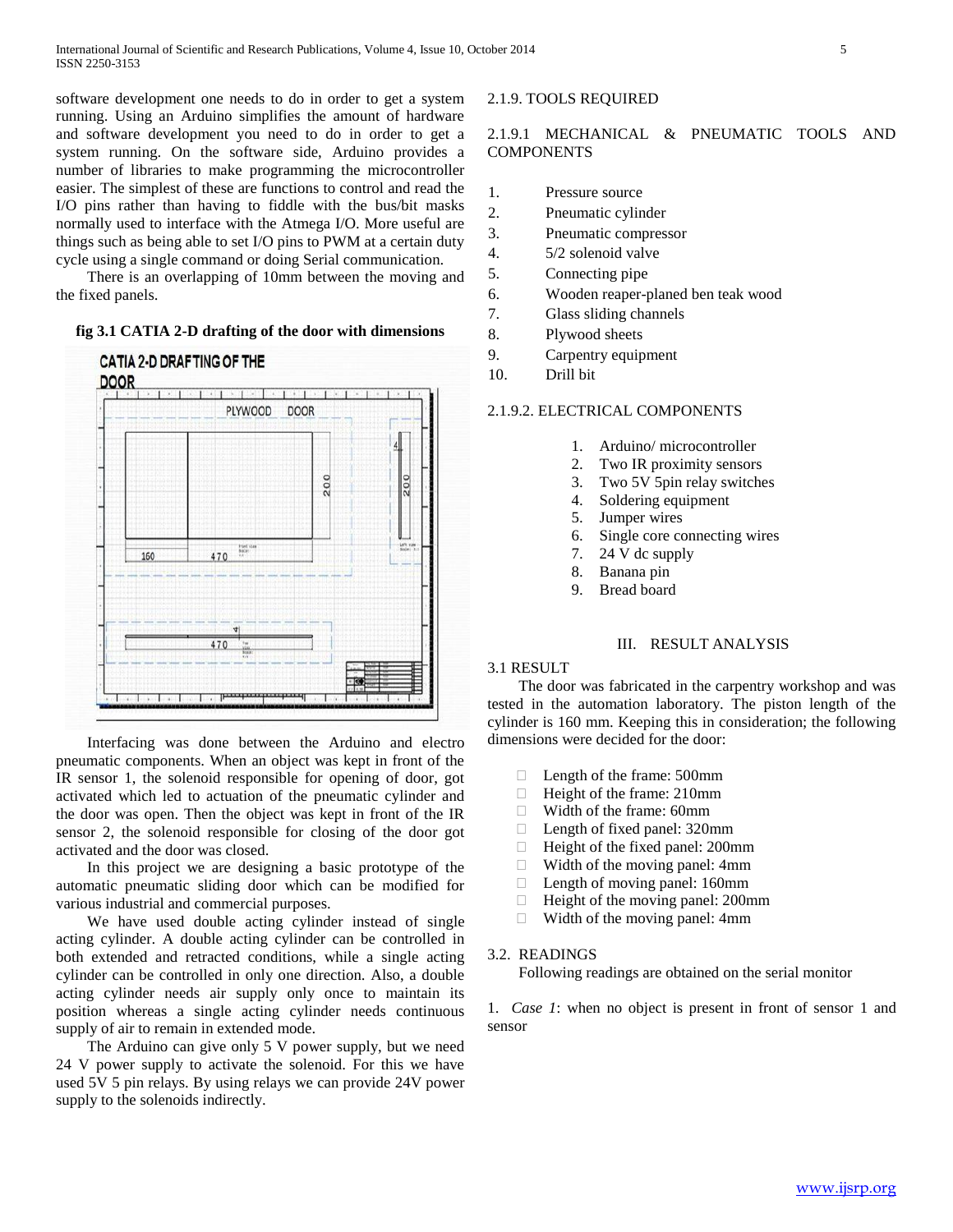

a0- Reading of IR sensor-1

a1- Reading of IR sensor-2





| fig3.2 Arduino Reading of Case-2 |
|----------------------------------|
| a0- Reading of IR sensor-1       |
| al - Reading of IR sensor-2      |

 Case 3: when the object is in front of the sensor on the exit side and there is no object in front of sensor on the entry side



a0- Reading of IR sensor-1 a1- Reading of IR sensor-2

## IV. CONCLUSION

 The objective of this project was to design and fabricate an automatic pneumatic door using IR sensors. Pneumatic systems provide motive power in a cheaper, safer, more flexible, and more reliable way than the orthodox [electric motors](http://en.wikipedia.org/wiki/Electric_motor) and [actuators.](http://en.wikipedia.org/wiki/Actuator) We have designed a pneumatically operated automatic door using IR sensors and Arduino.

 The door will open whenever the IR proximity sensor 1 (mounted on the entry side of the door) senses the object and it will close only if that object has passed through the door and the IR sensor 2 (mounted on the exit side of the door) senses it. The whole phenomenon is controlled by a set of codes which we have written in the Arduino. The Arduino basically provides the logic for the entire operation which can be modified according to the user"s requirement.

 The door was tested in the automation laboratory and the program was modified according to the ambient light conditions in the laboratory. The opening and closing of the door was smooth and the IR sensor sensed each and every object without any flaw. The prototype and the program can be modified according to the requirement and this project can be applied in industrial, commercial and domestic sectors.

 As the whole world is switching towards automation , the automatic pneumatic sliding door has a huge role to play in future industries, malls and shopping centers , buses, airports, educational institutions, hospitals and also in domestic usage. It can be enhanced by adding techniques like face detection, retina detection etc. and can be used to increase the security of important places. The pneumatic part will ensure that the door is cheaper and has smooth operation compared to other automatic doors.